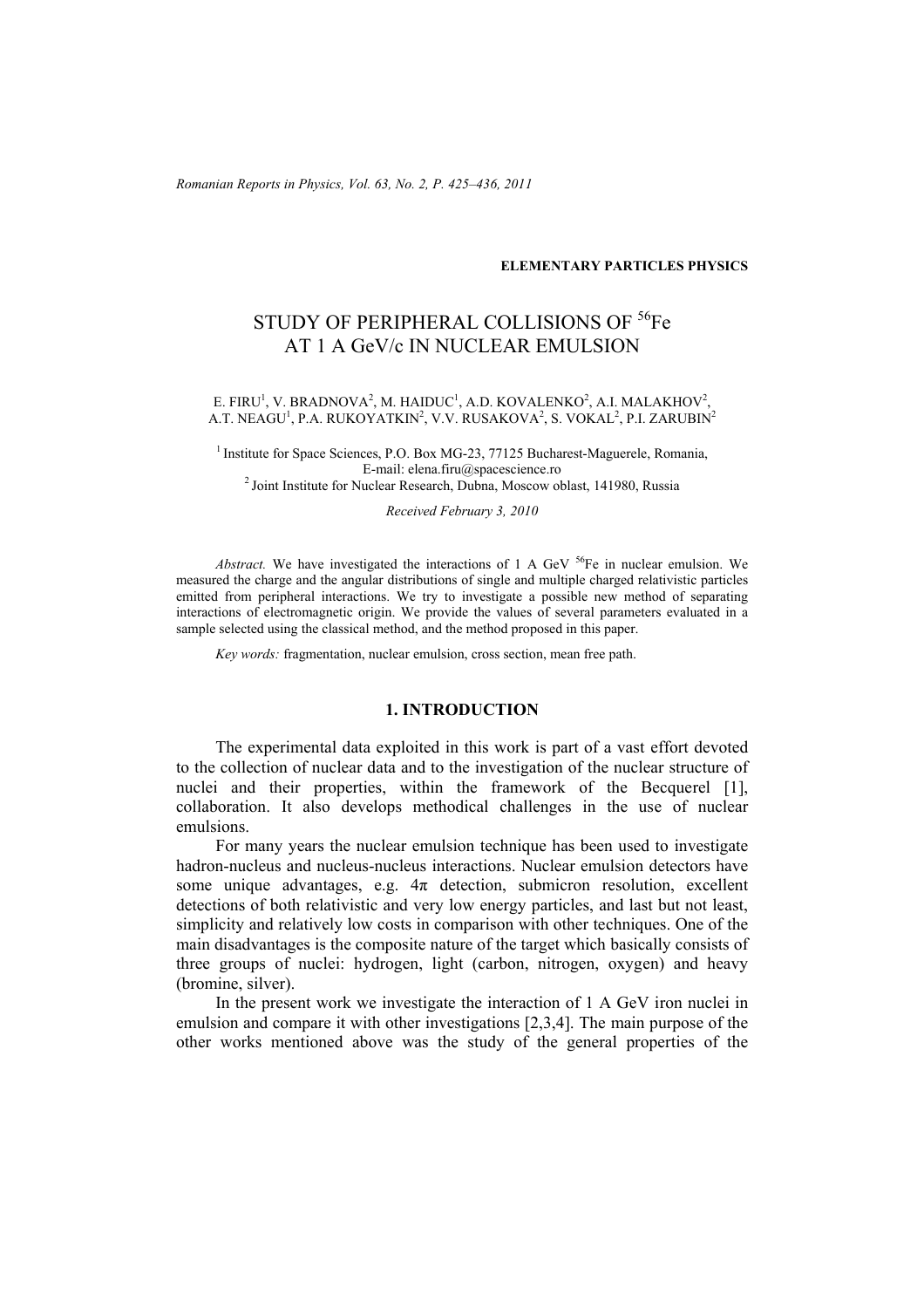interactions, central collisions and phase transition, unusual properties of nuclear matter under conditions of high pressure and high temperatures. Our purpose is to select mainly peripheral interactions and to study their properties.

#### **2. EXPERIMENT**

A stack of BR-2 nuclear research emulsion pellicles, 550 µm thick, sized  $10 \times 10$  cm<sup>2</sup> was exposed to a <sup>56</sup>Fe beam parallel to the emulsion surface at 1 GeV/nucleon at JINR Nuclotron. Each beam trajectory was scanned along the track under high magnification (100  $\times$  1.5  $\times$  10) µm in order to obtain a sample with minimum detection bias, starting at a distance of 2 cm from the entrance. The tracks of individual nuclei were readily traced from the point of entry to an interaction, or to the point of exit from the microscope travel. A total length of about 28.4414 m of the primary  $^{56}$ F beam tracks was scanned. In this manner 383 interactions were located and then analysed in detail. We found the value for the interaction mean free path  $\lambda = 7.53 \pm 0.14$  cm which is in reasonable agreement with the values found in other experiments.

In a non-homogenous target-detector such as nuclear emulsion, one measures the reaction mean free path rather than cross section. Nevertheless we calculate the cross section value from formula  $\sigma = 1/N_c\lambda$ , where  $N_c = 7.967 \times 10^{22}$  atoms/cc is the concentration of  $A_T$  nuclei in emulsion and  $\lambda$  is the experimental mean free path for nuclear interaction. Using the chemical composition of nuclear emulsion described in [5] we found that the value is 1666.9 mb. The cross section can also be calculated using the Bradt-Peters relation [6]:

$$
\sigma = \pi [r_0 (A_B^{1/3} + A_T^{1/3} - b)]^2 ,
$$

where *b* represent the overlap parameter,  $A_B$  corresponds to the beam mass and  $A_T$  corresponds to target mass and  $r_0$  is the constant in the following expression

$$
r=r_0 A^{1/3},
$$

where *r* is the nuclear radii.

A parametrisation [7] based on data from a variety of emulsion experiments with different projectiles yields  $b=1.16\pm 0.06$  and  $r_0=1.25\pm 0.01$  fm.  $(\langle A \rangle = \sum N_i A_i / N)$  [8].

Using these parameters we obtain  $\sigma = 1$  623 mb, a value which is in very good agreement with the experimental value.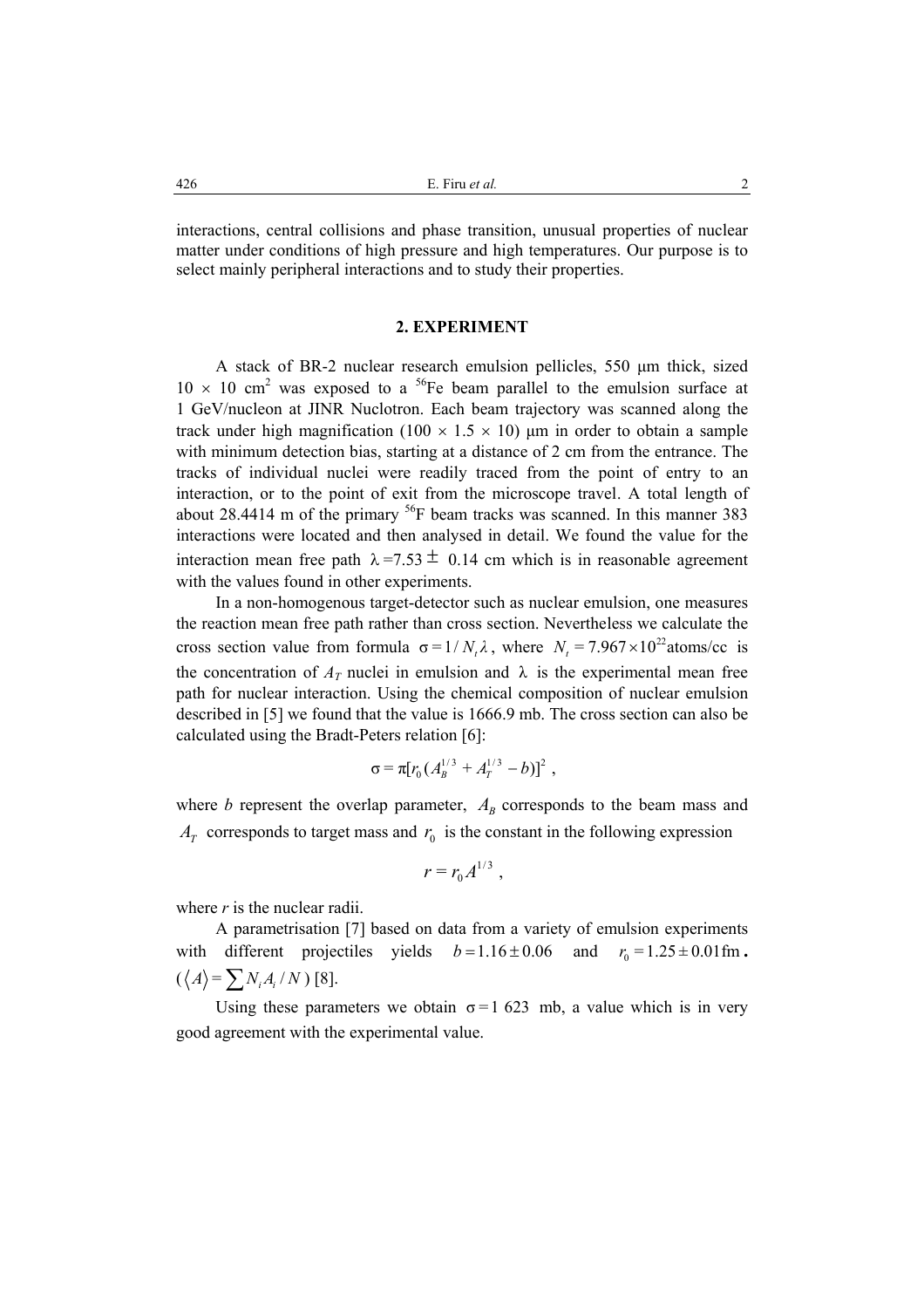*Table 1* 

|         |                            | Mean Free Path from different experiments in nuclear emulsion |                |
|---------|----------------------------|---------------------------------------------------------------|----------------|
|         | Energy $(A \text{ GeV/c})$ | Mean Free Parth (cm)                                          | Ref.           |
| $56$ Fe | 1.7                        | $8.4 \pm 0.2$                                                 | [2]            |
| 56Fe    | 1.8                        | $7.63 \pm 0.21$                                               | [3]            |
| $56$ Fe | 1.7                        | $7.97 \pm 0.19$                                               | [4]            |
| $56$ Fe |                            | $7.53 \pm 0.14$                                               | [present work] |

We found 383 Fe-Em interactions which were used for further analysis. Charged secondaries in these events were classified into the following types: "black" particles (b-particles) with a range in emulsion  $R \le 3$  mm ( $E_{protons} \le 26$  MeV), "grey" particles (g-particles) with  $R \ge 3$  mm and velocity  $\beta = v/c < 0.7$ ,  $26 < E_{protons} < 375$  (for b and g-particles together one uses the term "heavy-track producing particles" h-particles), shower particles (s-particles) – singly charged particles with  $\beta > 0.7$ , and "non-interacting" fragments of the projectile nucleus (f-particles) with charge  $Z \geq 2$ .



Fig. 1 – Distribution of azimuthal angles of all measured events.

Selection of f-particles in nuclear emulsions is easy to perform since these tracks are characterized by the presence of delta rays and high ionization which, in contrast to b and g-particles, does not change over large distances (several cm). Furthermore they do not reveal noticeable multiple scatterings.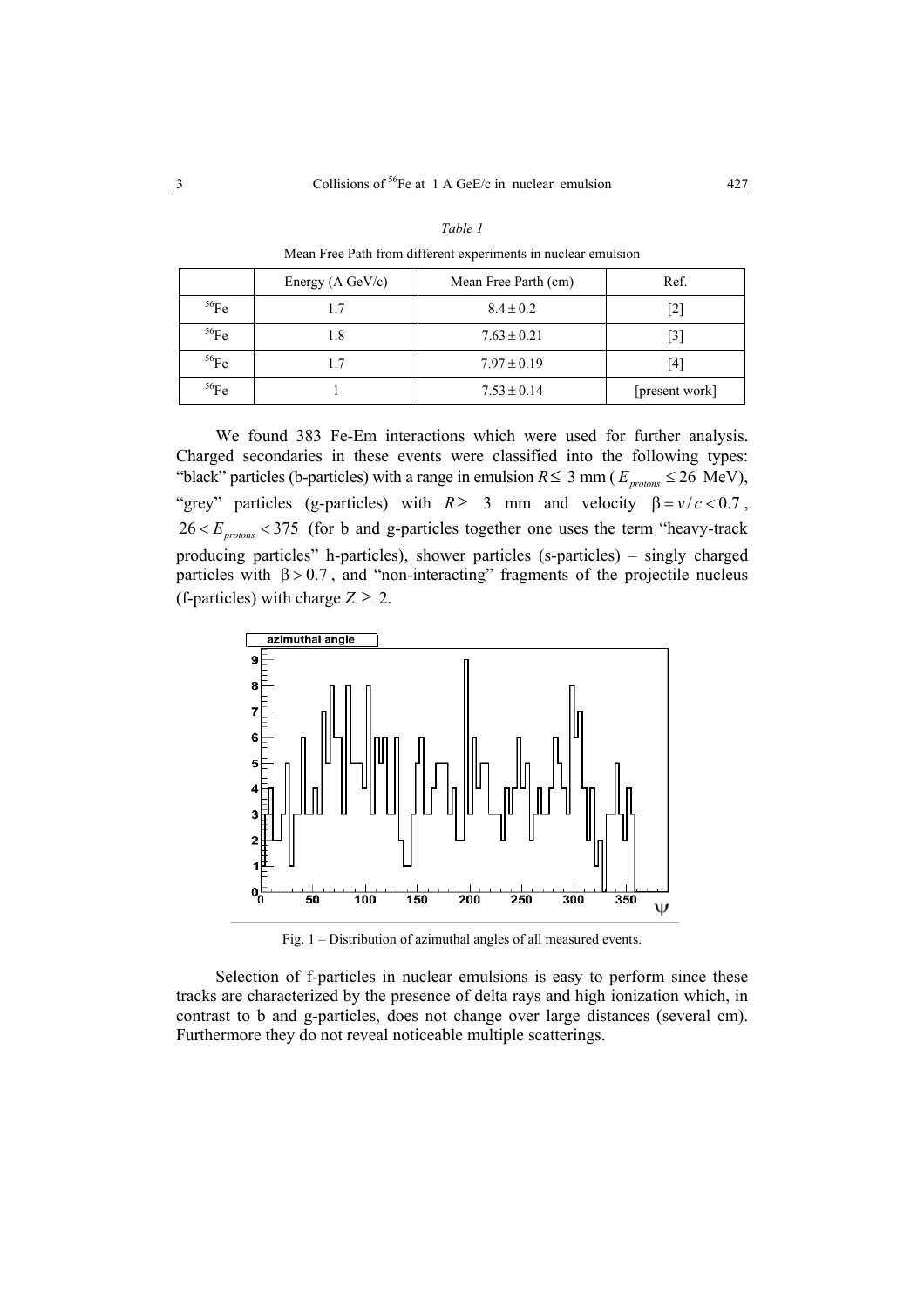The polar  $\theta$  and azimuthal  $\psi$  emission angles were measured by the coordinate method using a semi-automatic measuring system attached to the KSM type microscope which registered angles and coordinates of tracks on line. The distribution of azimuthal angles  $\psi$  is given in Fig. 1 showing a uniform shape that proves that the measurements were correct.

The relativistic particles with  $Z = 1$  were separated in fragments ( $\theta < \theta_{\text{lim}}$ ) and newly created particles, mainly mesons ( $\theta \ge \theta_{\text{lim}}$ ), where  $\theta_{\text{lim}}$  was calculated according to the formula:

$$
\sin \theta_{\lim} = \frac{p_f}{p_0},
$$

where  $p_f$  is the Fermi impulse and  $p_0$  is the impulse of the primary nuclei, taking into account the mean loss of energy of iron tracks in emulsion. In our case  $\theta_{\text{lim}}$  is 15 degrees. All tracks with  $\theta < \theta_{\text{lim}}$  were considered protons, deuterium and triton fragments.

### **3. DETAILS OF EXPERIMENT**

Nuclear emulsion is a composite medium composed of hydrogen  $(H, A<sub>r</sub> = 1)$ , light (CNO,  $A_t = 14$ ), and heavy (AgBr,  $A_t = 94$ ) nuclei. Certainly, there are also other nuclei in emulsions, but their concentrations are too small to be taken into account [9]. The separation technique, which has been used here, is based on the number  $n_h$  of target fragments. Events with  $n_h = 0$ -1 are mainly peripheral <sup>56</sup>Fe-H interactions (interactions with free and quasi-free nucleons) and interactions with other targets (interactions with only one bound nucleon in CNO or AgBr target nuclei). The events having  $2 \le n_h \le 7$  are mostly interactions with CNO targets with some admixture of peripheral <sup>56</sup>Fe-AgBr interactions. All events with  $n_h \ge 8$ are only due to  $56$ Fe-AgBr interactions. Following references from [2, 10, 11], this classification of the group of events with  $n_h = 0-1$ , 2–7, and ≥ 8 can be used to elucidate the nature of the interactions with the three components H, CNO and AgBr of the target emulsion nuclei, respectively.

We present the picture of an interaction Fe-H (Fig. 2 a) with  $n_h = 0$ , and an interaction Fe-AgBr with  $n_h = 24$  (Fig. 2 b). In Fig. 2 the arrows point to a heavy fragment of charge  $Z = 22$ , one alpha particles and several shower particles. In Fig. 2b no fragment with  $Z \ge 2$  is produced.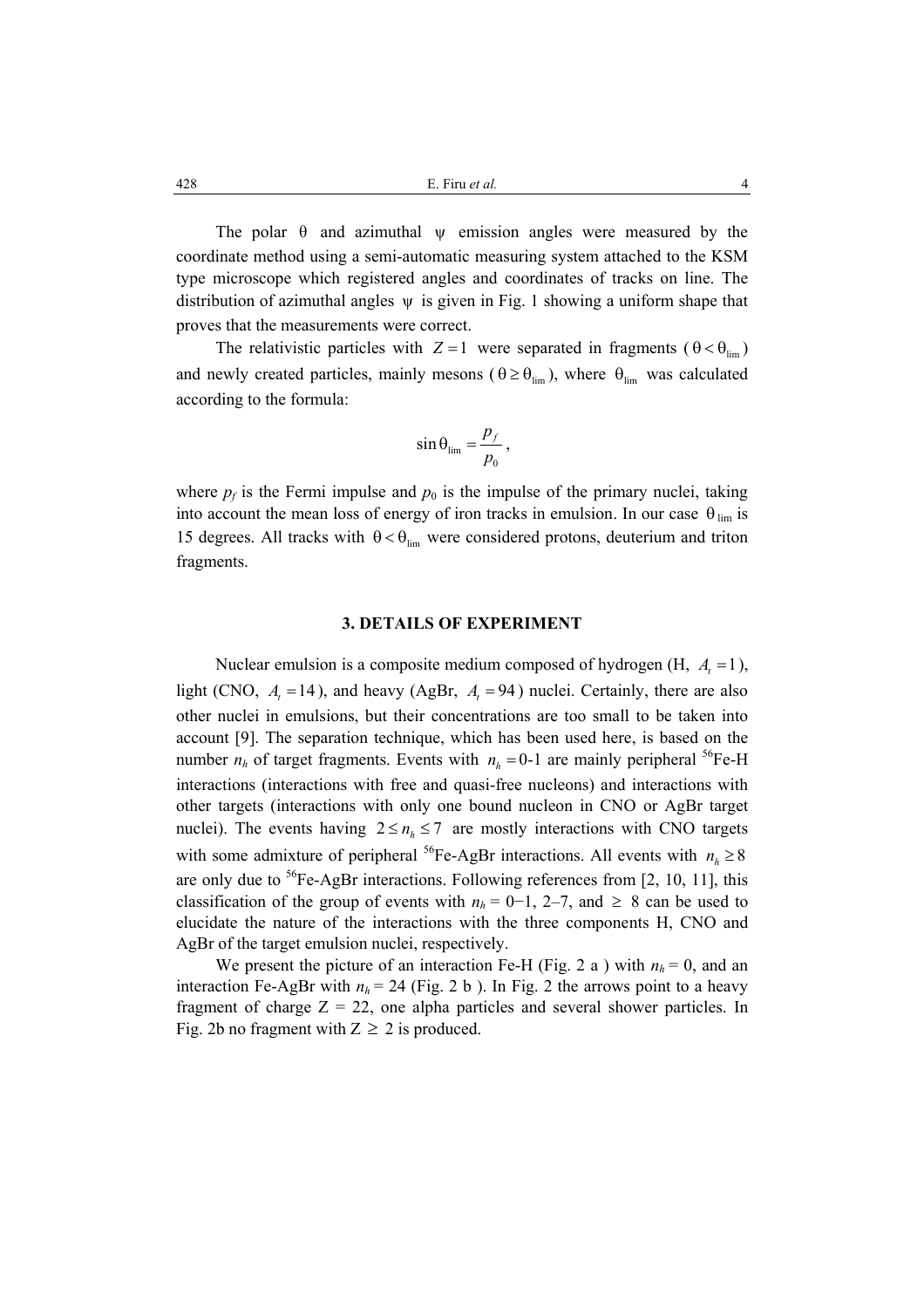

Fig. 2 – The picture of a peripheral Fe–H collision (a) and a central Fe-AgBr collision (b).

On the basis of the above criteria we obtained 89 H events, 129 CNO events and 165 AgBr events in our sample of 383 events. From 88 events satisfying the necessary criteria for Fe-H interactions in emulsion, we were able to measure the angles in 59 interactions with a favourable geometrical position in the emulsion sheet. We have excluded 19 two-prong stars, one prong being the projectile with unchanged ionization and the second one being the black track of a recoil proton, satisfying the kinematics of elastic Fe-p scattering. The results of the separation along with a comparison with experiments with other beams are given in Table 2.

|                 |                               |                 | Percentage occurrence of interactions with different targets |                  |                 |
|-----------------|-------------------------------|-----------------|--------------------------------------------------------------|------------------|-----------------|
| Projectile      | Energy                        |                 | Target                                                       |                  |                 |
|                 | A GeV                         | H               | <b>CNO</b>                                                   | AgBr             | Ref             |
| $^{14}N$        | 2.1                           | $12.7 \pm 1.2$  | $32.9 \pm 2.0$                                               | $54.0 \pm 3.0$   | $[12]$          |
| $^{16}$ O       | 2.0                           | $10.8 \pm 2.0$  | $37.9 \pm 6.0$                                               | 51.3             | $[13]$          |
| 16 <sub>O</sub> | $\mathfrak{D}_{\mathfrak{p}}$ | 13.0            | 29.0                                                         | 58               | [14]            |
| $^{40}Ar$       | 1.8                           | $17.8 \pm 1.5$  | $34.6 \pm 1.8$                                               | $47.5 \pm 3.0$   | $[7]$           |
| 56Fe            | 1.8                           | $16.6 \pm 0.8$  | $36.6 \pm 1.7$                                               | $47.8 \pm 2.6$   | $[3]$           |
| 56Fe            |                               | $18.27 \pm 2.1$ | $33.68 \pm 2.21$                                             | $43.08 \pm 2.14$ | Present<br>work |

*Table 2* 

Table 2 shows the percentage of H, CNO and AgBr events from several other experiments as well as from the present one. We observe that the percentage of occurrence of H events increases with the increase of the mass of the beam, whereas the percentage of occurrence of AgBr events decreases with the increase of the mass of the beam.

In the CNO and AgBr collision we measured only the angles of the relativistic tracks with  $Z = 1$  in order to find those which were emitted in the forward cone, and which were supposed to be fragments of the primary nucleus.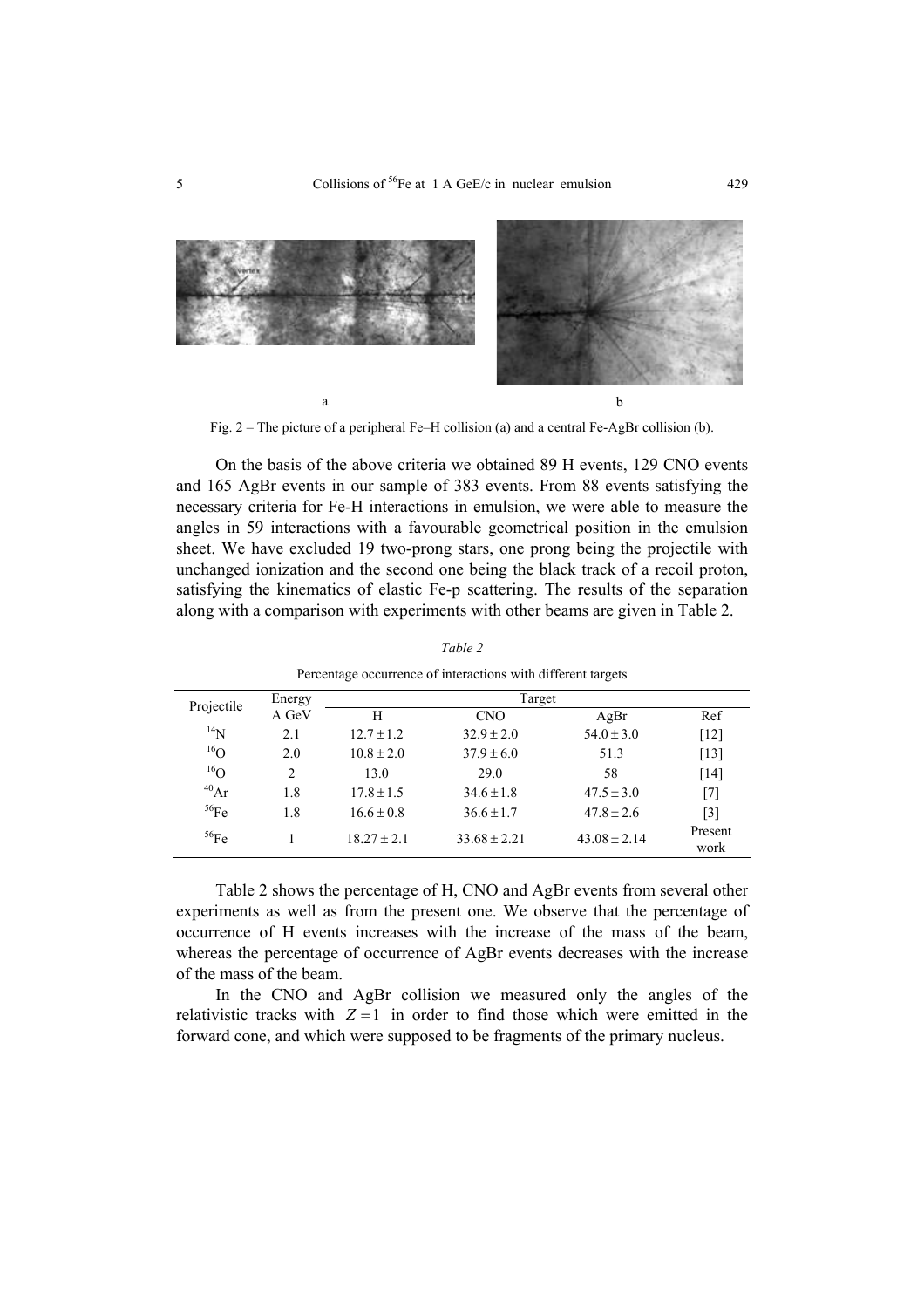430 **et al. et al. et al. 6** 

|                |                                                                                                            | Table 3                 |                 |              |
|----------------|------------------------------------------------------------------------------------------------------------|-------------------------|-----------------|--------------|
|                | Multiplicities of projectile fragments in interactions of relativistic <sup>56</sup> Fe nuclei in emulsion |                         |                 |              |
| Charge of      |                                                                                                            | $\langle n_{z} \rangle$ |                 | Ref          |
| fragments $Z$  | Fe-H                                                                                                       | Fe-CNO                  | $Fe-AgBr$       |              |
|                | $2.52 \pm 0.29$ .                                                                                          | $3.19 \pm 0.28$         | $4.94 \pm 0.44$ | Present work |
|                | $2.35 \pm 0.17$                                                                                            | $3.00 \pm 0.13$         | $3.03 \pm 0.09$ | [2]          |
| $\mathfrak{D}$ | $0.52 \pm 0.06$                                                                                            | $1.12 \pm 0.09$         | $1.77 \pm 0.16$ | Present work |
|                | $1.17 \pm 0.11$                                                                                            | $1.61 \pm 0.10$         | $1.62 \pm 0.05$ | 12           |

In Table 3 we present data on the average multiplicity of fragments with charges  $Z=1$ , and  $Z=2$  in interactions in Fe-emulsion, compared with the results obtained in [5], where the primary energy was higher (1.7 A GeV/nucleon). We observe a lower value of the mean number of alpha particles in Fe-H and Fe-CNO collision. The mean values for Fe-AgBr collisions are similar.

The charges of particles with  $Z \geq 3$  were mainly evaluated by the density of delta electrons. The light nuclei were identified by gap counting, using a gap length greater than 1 or 2 microns. For the calibration we used the density of delta rays on iron tracks and on a *Z*=16 heavy secondary, identified by the type of particles in the fragmentation cone (8 particles of charge one and angles less then 15 degrees and one He particle, assuming that all single charged particles were protons).



Fig. 3 – Distribution of the density of  $\delta$  electrons for fragments with  $Z > 10$ .

In Fig. 3 we present the distribution of the measured density  $N<sub>δ</sub>$  of delta rays. The dependence of  $N_{\delta}$  of  $Z^2$  is expressed by the linear equation:  $N_{\delta} = aZ^2 + b$ . The estimated values of the parameters a and b are:  $a = 0.0482$ ,  $b = 3.26$ .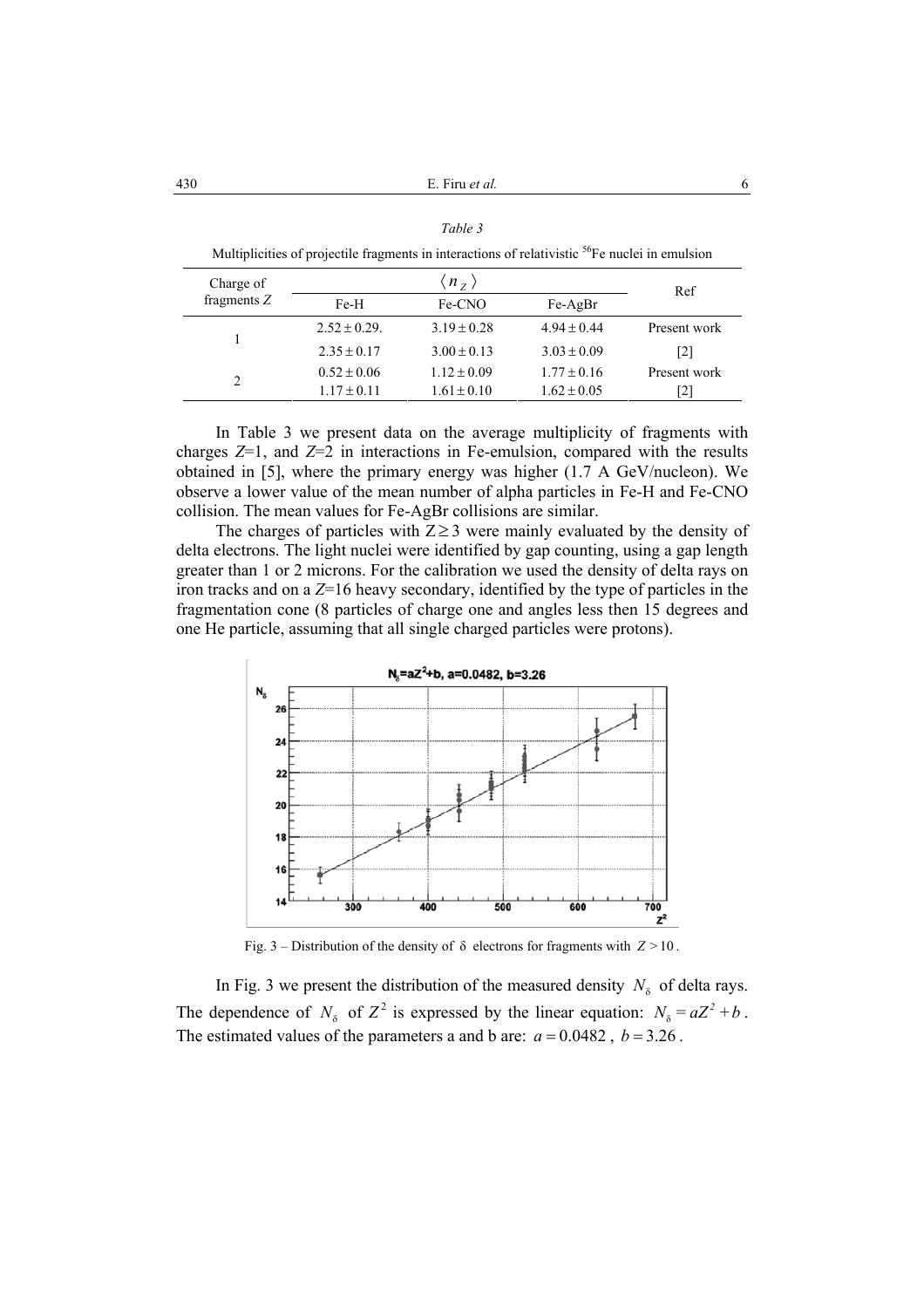## **4. DATA ANALYSIS**

For the analysis we selected Fe-H – like interactions, in which  $n_h$ =0.1 (42 stars). In Fig. 4 we present the charge spectrum of secondary fragments emitted from the stars in which no relativistic track of charge one was emitted in the outward cone. We observe the same shape as in other works [15], mainly an abundance of projectile fragments with charge  $Z = 1$  and  $Z = 2$ . We observed only 3 projectiles where  $Z = 3$ , and then there is a big gap until the charge value  $Z = 14$ is reached.

The charge topology of the Fe-H stars is given in Table 4.

| Table 4                               |  |
|---------------------------------------|--|
| The charge topology of the Fe-H stars |  |

|              |                 |                 |                 |                              |                 | The ends topology |              |                 |                   | $V1$ and $I$ $V11$ $V11$<br>Charge values of fragments |       |          |              |       |                         |                |                                            |                                            |
|--------------|-----------------|-----------------|-----------------|------------------------------|-----------------|-------------------|--------------|-----------------|-------------------|--------------------------------------------------------|-------|----------|--------------|-------|-------------------------|----------------|--------------------------------------------|--------------------------------------------|
|              |                 |                 |                 |                              |                 |                   |              |                 | $\rm Fe\text{-}H$ |                                                        |       |          |              |       |                         |                |                                            | $\rm Nr$                                   |
| $26\,$       | $\overline{25}$ | $\overline{24}$ | $\overline{23}$ | $\overline{22}$              | $\overline{21}$ | 20                | 19           | $\overline{18}$ | $\overline{17}$   | 16                                                     | 15    | $\cdots$ | 9            | 7     | $\overline{\mathbf{3}}$ | $\overline{2}$ | $\,1\,$                                    |                                            |
| $\mathbf{1}$ |                 |                 |                 |                              |                 |                   |              |                 |                   |                                                        |       |          |              |       |                         |                |                                            | $\,1$                                      |
|              | $\,1$           |                 |                 |                              |                 |                   |              |                 |                   |                                                        |       |          |              |       |                         |                | $\mathbf{1}$                               | $\overline{c}$                             |
|              | $\mathbf{1}$    |                 |                 |                              |                 |                   |              |                 |                   |                                                        |       |          |              |       |                         |                | $\overline{c}$                             | $\overline{c}$                             |
|              |                 | $\mathbf{1}$    |                 |                              |                 |                   |              |                 |                   |                                                        |       |          |              |       |                         |                | $\mathbf{1}$                               | $\,1$                                      |
|              |                 | $\mathbf{1}$    |                 |                              |                 |                   |              |                 |                   |                                                        |       |          |              |       | 1                       | $\mathbf{1}$   | $\overline{4}$                             | $\,1$                                      |
|              |                 |                 | 1               |                              |                 |                   |              |                 |                   |                                                        |       |          |              |       | $\mathbf{1}$            | $\,1\,$        | $\overline{\mathbf{4}}$                    | $\,1$                                      |
|              |                 |                 | $\mathbf{1}$    |                              |                 |                   |              |                 |                   |                                                        |       |          |              |       |                         | $\,1$          | $\mathbf{1}$                               | $\boldsymbol{2}$                           |
|              |                 |                 | 1               |                              |                 |                   |              |                 |                   |                                                        |       |          |              |       |                         |                | $\overline{\mathbf{4}}$                    | $\begin{array}{c} 2 \\ 3 \\ 2 \end{array}$ |
|              |                 |                 | $\mathbf{1}$    |                              |                 |                   |              |                 |                   |                                                        |       |          |              |       |                         |                |                                            |                                            |
|              |                 |                 |                 | $\mathbf{1}$<br>$\mathbf{1}$ |                 |                   |              |                 |                   |                                                        |       |          |              |       |                         | $\mathbf{1}$   | $\begin{array}{c} 3 \\ 2 \\ 3 \end{array}$ | $\,1$                                      |
|              |                 |                 |                 | $\mathbf{1}$                 |                 |                   |              |                 |                   |                                                        |       |          |              |       |                         |                | $\overline{\mathcal{L}}$                   | $\mathbf{1}$                               |
|              |                 |                 |                 | $\mathbf{1}$                 |                 |                   |              |                 |                   |                                                        |       |          |              |       |                         |                | 5                                          | $\mathbf{1}$                               |
|              |                 |                 |                 |                              | $\mathbf{1}$    |                   |              |                 |                   |                                                        |       |          |              |       | $\,1$                   |                | $\overline{c}$                             | $\mathbf{1}$                               |
|              |                 |                 |                 |                              | $\mathbf{1}$    |                   |              |                 |                   |                                                        |       |          |              |       |                         |                | 6                                          | $\mathbf{1}$                               |
|              |                 |                 |                 |                              | $\mathbf{1}$    |                   |              |                 |                   |                                                        |       |          |              |       |                         |                | 5                                          | $\mathbf{1}$                               |
|              |                 |                 |                 |                              | $\mathbf{1}$    |                   |              |                 |                   |                                                        |       |          |              |       |                         |                | $\overline{4}$                             | $\mathbf{1}$                               |
|              |                 |                 |                 |                              | $\mathbf{1}$    |                   |              |                 |                   |                                                        |       |          |              |       |                         | $\mathbf{1}$   |                                            | $\mathbf{1}$                               |
|              |                 |                 |                 |                              | $\mathbf{1}$    |                   |              |                 |                   |                                                        |       |          |              |       |                         | $\overline{c}$ | $\mathbf{1}$                               | $\mathbf{1}$                               |
|              |                 |                 |                 |                              | $\mathbf{1}$    |                   |              |                 |                   |                                                        |       |          |              |       |                         | $\,1\,$        | 3                                          | 1                                          |
|              |                 |                 |                 |                              |                 | $\mathbf{1}$      |              |                 |                   |                                                        |       |          |              |       |                         | $\,1$          | $\overline{c}$                             | $\mathbf{1}$                               |
|              |                 |                 |                 |                              |                 | $\mathbf 1$       |              |                 |                   |                                                        |       |          |              |       |                         |                | $\overline{\mathbf{4}}$                    | $\overline{\mathbf{3}}$                    |
|              |                 |                 |                 |                              |                 |                   | $\,1$        |                 |                   |                                                        |       |          |              |       |                         |                | $\overline{\mathbf{3}}$                    | $\,1\,$                                    |
|              |                 |                 |                 |                              |                 |                   | $\mathbf{1}$ |                 |                   |                                                        |       |          |              |       |                         | $\,1\,$        | $\overline{\mathbf{3}}$                    | $\overline{c}$                             |
|              |                 |                 |                 |                              |                 |                   |              | $\mathbf{1}$    |                   |                                                        |       |          |              |       |                         |                | $\,$ 8 $\,$                                | $\,1$                                      |
|              |                 |                 |                 |                              |                 |                   |              | $\mathbf{1}$    |                   |                                                        |       |          |              |       |                         | $\mathbf{1}$   | 5                                          | $\mathbf{1}$                               |
|              |                 |                 |                 |                              |                 |                   |              |                 | $\,1$             |                                                        |       |          |              |       |                         | $\,1\,$        | $\overline{c}$                             | 1                                          |
|              |                 |                 |                 |                              |                 |                   |              |                 |                   | $\mathbf{1}$                                           |       |          |              |       |                         | $\,1\,$        | 8                                          | $\mathbf{1}$                               |
|              |                 |                 |                 |                              |                 |                   |              |                 |                   | $\mathbf{1}$                                           |       |          |              |       |                         |                | 5                                          | $\mathbf{1}$                               |
|              |                 |                 |                 |                              |                 |                   |              |                 |                   |                                                        | $\,1$ |          |              |       |                         |                | $\overline{4}$                             | 1                                          |
|              |                 |                 |                 |                              |                 |                   |              |                 |                   |                                                        |       |          | $\mathbf{1}$ |       |                         | 1              | 6                                          | $\mathbf{1}$                               |
|              |                 |                 |                 |                              |                 |                   |              |                 |                   |                                                        |       |          |              | $\,1$ |                         | $\overline{4}$ | 10                                         | $\mathbf{1}$                               |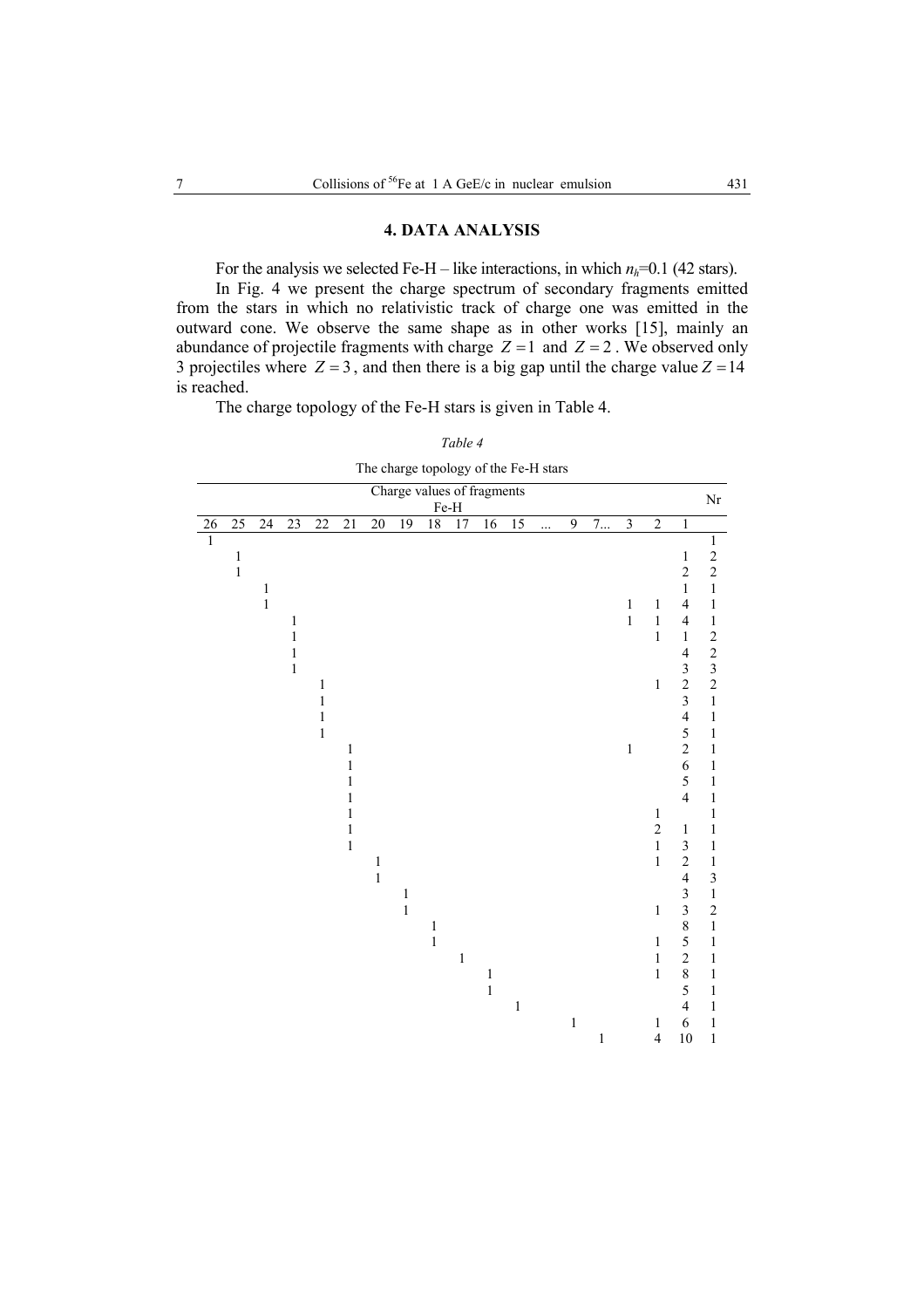As it can be seen there are only 3 events with two fragments. In each case one of the fragment has the value *Z*=3.



Fig. 4 – Charge spectrum of fragments for H events.

In Fig. 5 we present the multiplicity distribution of fragments with different charges.



fragments with *Z*=2 (lower-left).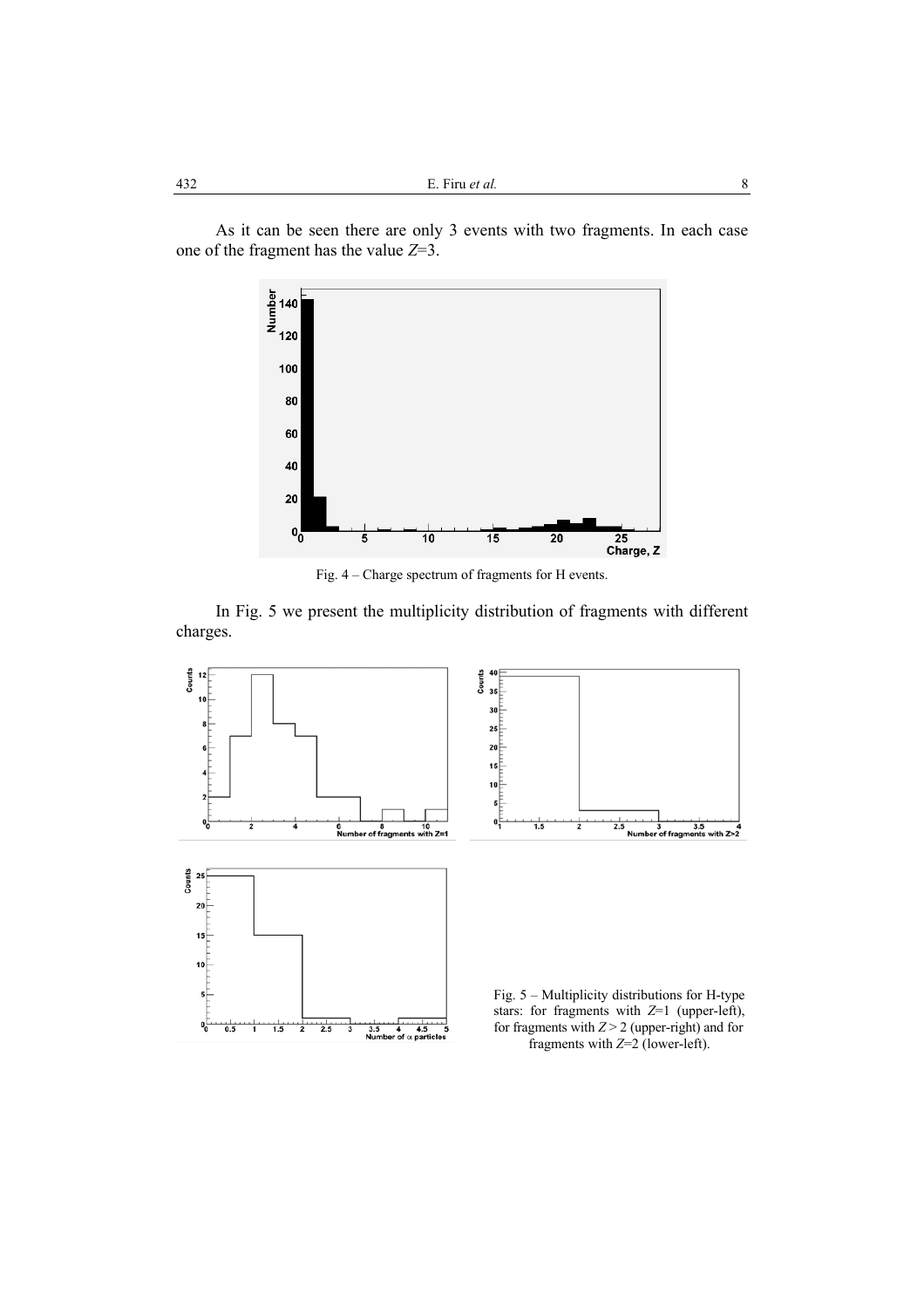In Figs 6 and 7 we show the distribution of polar angle distribution and transverse momentum for the fragments with charge *Z*=1, 2 and for the fragments with  $Z \geq 3$ . Their mean value is given in Table 5.

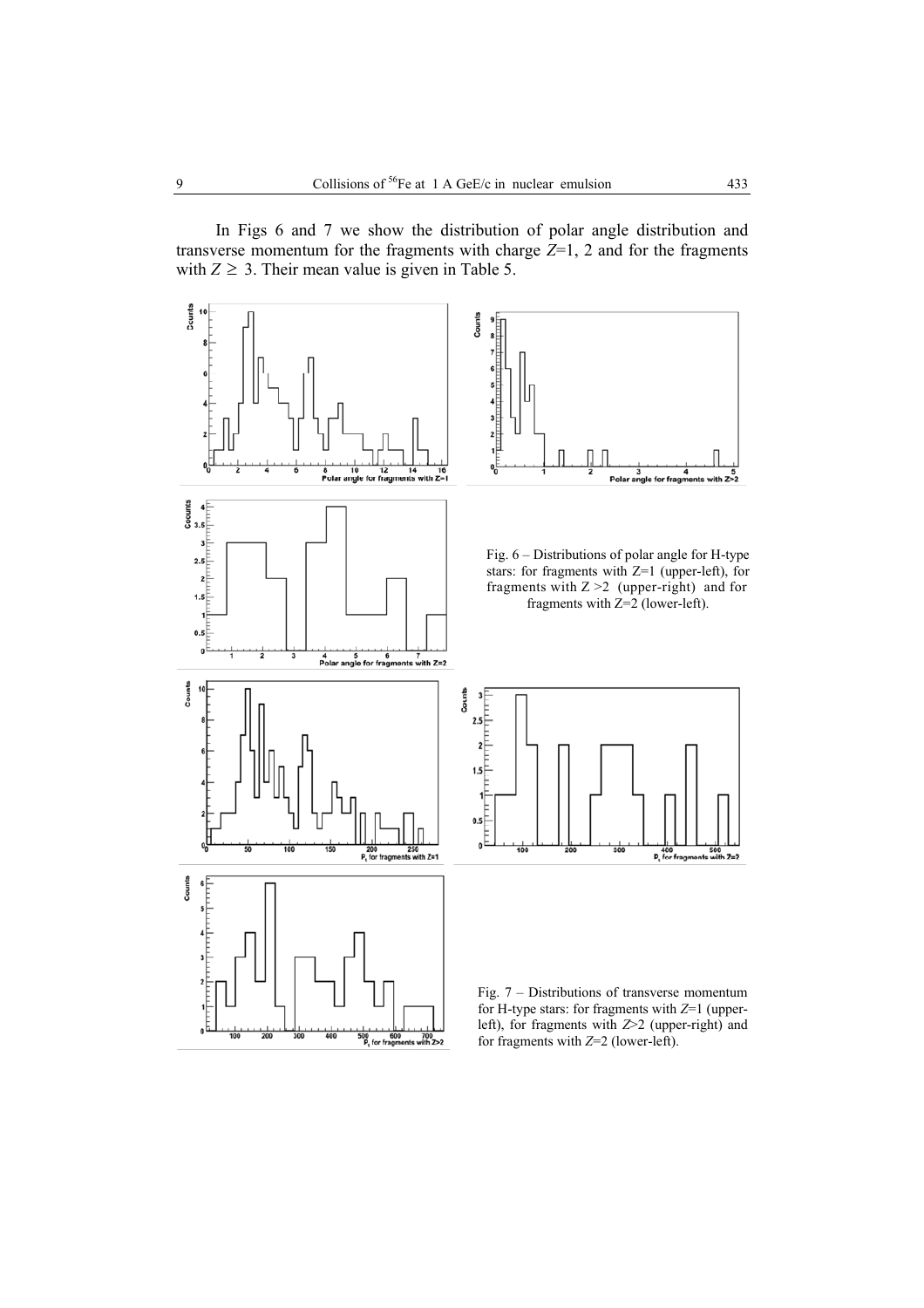| I |  |
|---|--|
|---|--|

Mean value of polar angle and transverse momentum for fragments of charge *Z*

|       | Nr. tracks |                 | <p.></p.>         |
|-------|------------|-----------------|-------------------|
| $Z=1$ | 123        | $5.97 \pm 0.30$ | $103 \pm 5.34$    |
| $Z=2$ |            | 3.54 $\pm$ 0.42 | $246.7 \pm 30$    |
| Z > 3 |            | $0.65 \pm 0.11$ | $334.5 \pm 26.20$ |

The various configurations of relativistic fragments produced in peripheral collision in which no target fragments and no mesons are produced reflect the structure of nuclei. As nuclear emulsion provides a complete monitoring of relativistic fragments with an excellent angular resolution, this approach was successfully applied in the Becquerel collaboration [1].

The criteria are the following:

- 1. No track from the target ( white stars,  $WS, n_h=0$ ).
- 2. No meson is produced (no shower particle in the outward cone  $n_s=0$ ).

3. The charge of the projectile is equal to the sum of charged fragments.

As the percentage of events selected by these criteria is usually very low (4.17 %), in this work we try to find a solution to enlarge this proportion. We suggest the selection of all stars that satisfy the criteria 2 and 3. These are hereafter called ED stars. They represent 11% of our sample of 383 stars.

It follows that the selected stars that can be used for the study of electromagnetic events represent 11.23% of the sample.

#### *Table 6*

The mean values of the number of shower fragments and the mean polar angle of shower fragments for two categories of events

|                | $\langle n_{7=1} \rangle$ | $\langle \theta \rangle_{Z=1}$ |
|----------------|---------------------------|--------------------------------|
| ED $(n_h = 0)$ | $3.2 \pm 0.46$            | $5.51 \pm 0.47$                |
| ED $(n_h > 0)$ | $2.71 \pm 0.43$           | 6.29 $\pm$ 0.48                |

The reliability of this approach can be checked in different ways. In Table 6 we provide the mean values of the number of shower fragments and the mean polar angle of shower fragments for two categories of events, namely the classical approach (criteria 1, 2, and 3) and the approach proposed in this article (criteria 2 and 3).

Bearing in mind the margin of error we can conclude that the values are in very good agreement.

A more complex study of the properties of the events using the selected stars is under way and will be published in a forthcoming paper.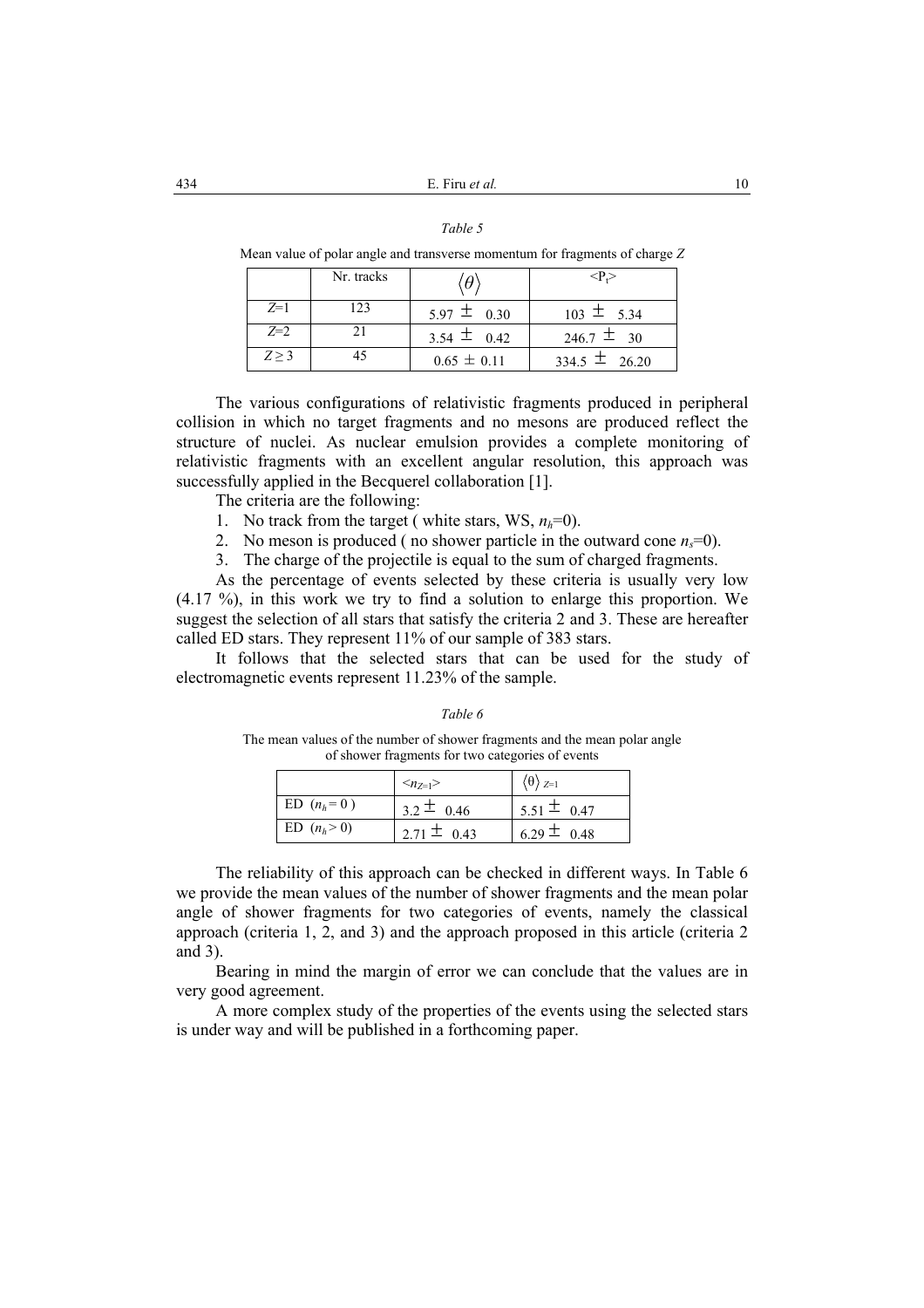#### **5. CONCLUSIONS**

1. The value of the cross section for the interaction of Fe in emulsion is in agreement with the observed value in this work.

2. We evaluate the percentage of occurrence of H, CNO and AgBr events as a function of the projectile mass. We observe an increase of this value with the increase in the value of the projectile mass in good agreement with results from other works.

3. All of the interactions which have been analyzed contained a heavy fragment. The light fragments  $(Z=3)$  were emitted only in those interactions where 2 fragments with  $Z \geq 3$  were present.

4. The distribution of the mean number of particles of different charges, of their polar angle and transverse momentum is provided for all the stars attributed to the peripheral interactions.

5. A new set of selection criteria is suggested in order to select electromagnetic interactions. And using it leads to increased number of events of this type as compared to the classical approach

*Acknowledgements*. This work was financially supported by the Romanian Ministry of education and Research, under PN II – P4, No 81-044.

#### REFERENCES

- 1. \*\*\* Web site of the Becquerel Project http:// becquerel.jinr.ru
- 2. G.N. Chernov, K.G. Gulamov, U.G. Gulyamov, V.Sh. Navotny, N.V. Petrov, L.N. Svechnikova, *Fragmentation of relativistic* <sup>56</sup>Fe nuclei in emulsion, Nuclear Physics, A412, 534–550 (1984).
- 3. V.E. Dudkin et al, *Multiplicities of secondaries in interactions of 1.8 GeV/nucleon 56Fe nuclei with photoemulsion and ehe cascade evaporations model*, Nucl. Phys, A509, 783 (1990).
- 4. L.K. Mangotra et al., *Characteristics of 56Fev-emulsion interactions at 1.7Gev/A*, IL Nuovo Cimento, **87A**, 279 (1985).
- 5. V. Singh, B. Bhattacharjee, S. Sengupta, A. Mukhopadhyay, *Estimation of Impact Parameter on event-by-event basis in Nuclear Emulsion Detector*, arXiv:nucl-ex/0412051.
- 6. Haret C. Rosu, *One mean free path of relativistic heavy ion in nuclear emulsion*, Acta Physica Polonica, **B25**, *10* (1994).
- 7. R R Joseph, I D Ojiha, B K Singh, S K Tuli, *Some general properties of projectile fragments in 40Ar interaction in nuclear emulsion at 1.8 A GeV*, J Phys G; Nucl Part Phys, **18**, *11* (1992).
- 8. W.H. Barkas, *Nuclear Research Emulsion (part I)*, New York and London Academic, 1963, p. 73.
- 9. M. I. Adamovich et al *Fragmentation and Multifragmentation of 10.6 A GeV Gold Nuclei.*, Eur. Phys. J., **A 5**, 429 (1999).
- 10. M. El-Nadi, M. S. El-Nagdy, N. Ali-Mossa, A. Abdelsalam, A.M. Abdalla, and A. A. Hamed,, *Fragmentation of*  $^{28}$ Si in nuclear emulsion, J. Phys., **G 25**, 1169 (1999).
- 11. M.L. Cherry, A. Dabrowska, P. Deines-Jones, R. Holynski, B.S. Nilsen, A. Olszewski, M. Szarska, A. Trzupek, C.J. Waddington, J.P. Wefel, B. Wilczynska, H. Wilczynski, W. Wolter, B. Wosiek, K. Wozniak, *Fragmentation and particle production in interactions of 10.6 GeV/N gold nuclei with hydrogen, light and heavy targets*, Eur. Phys. J., **C 5**, 641 (1998).